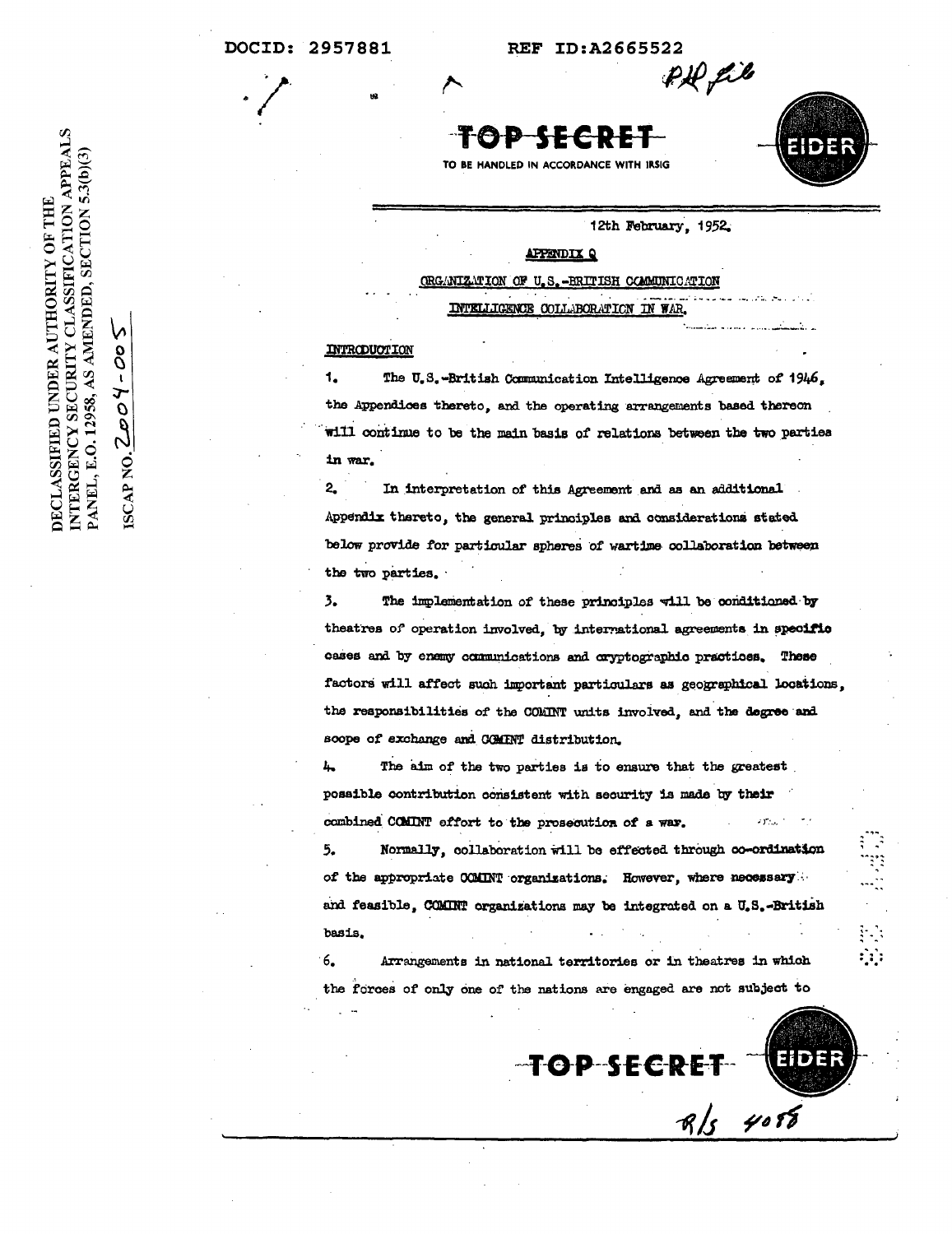ंग

ंं



- 2 -



EIDEF

the special principles stated in this Appendix.

PRINCIPIES OF COLLABORATION BETWEEN U.S. AND U.K. MATIONAL COMINT n e cu

#### CENTRES IN WARTLE.

الأ<u>موج أول</u> الأمساء Both parties will remain free to require their national COMINT 7. Centres both at home and overseas to undertake any task relevant to their national worldwide interests, and to set up such additional centres as may be necessary. Subject to this overriding principle, there will be a broad division of tasks between the national Centres which will undertake the greatest possible number of fixed commitments, in accordance with the principles set forth in the Introduction to these Appendices. 8. In view of the geographical location of GGHQ with respect to the European theatre, and in consideration of the U.S. Forces involved, the U.S., in the event of a general war in Europe or the Middle East between the Western Powers and the Russian Bloc, will immediately undertake to augment that part of GCHQ producing COMINT relevant to the war in these areas by the provision of a substantial mumber of COMINT processing personnel as required, and of such equipment as may then be determined to be both feasible and profitable. The U.S. will participate with an equal voice in the determination of priorities and allocation of resources with respect to the combined COMINT effort at GOHQ. The intercept . resources of the U.S. and U.K. which are essential for coverage of EUROPE and contiguous areas will become available to the combined COMINT effort at GCHQ, except for those required and reserved for direct support of the field forces of either nation or reserved for other purposes by either party. That part reserved for the latter purpose will be co-ordinated with those supporting the combined effort at GCHQ. Traffic from all sources will be made available to both NSA and GCHQ to the extent required and possible. The complete end-product

**TOP SECRE**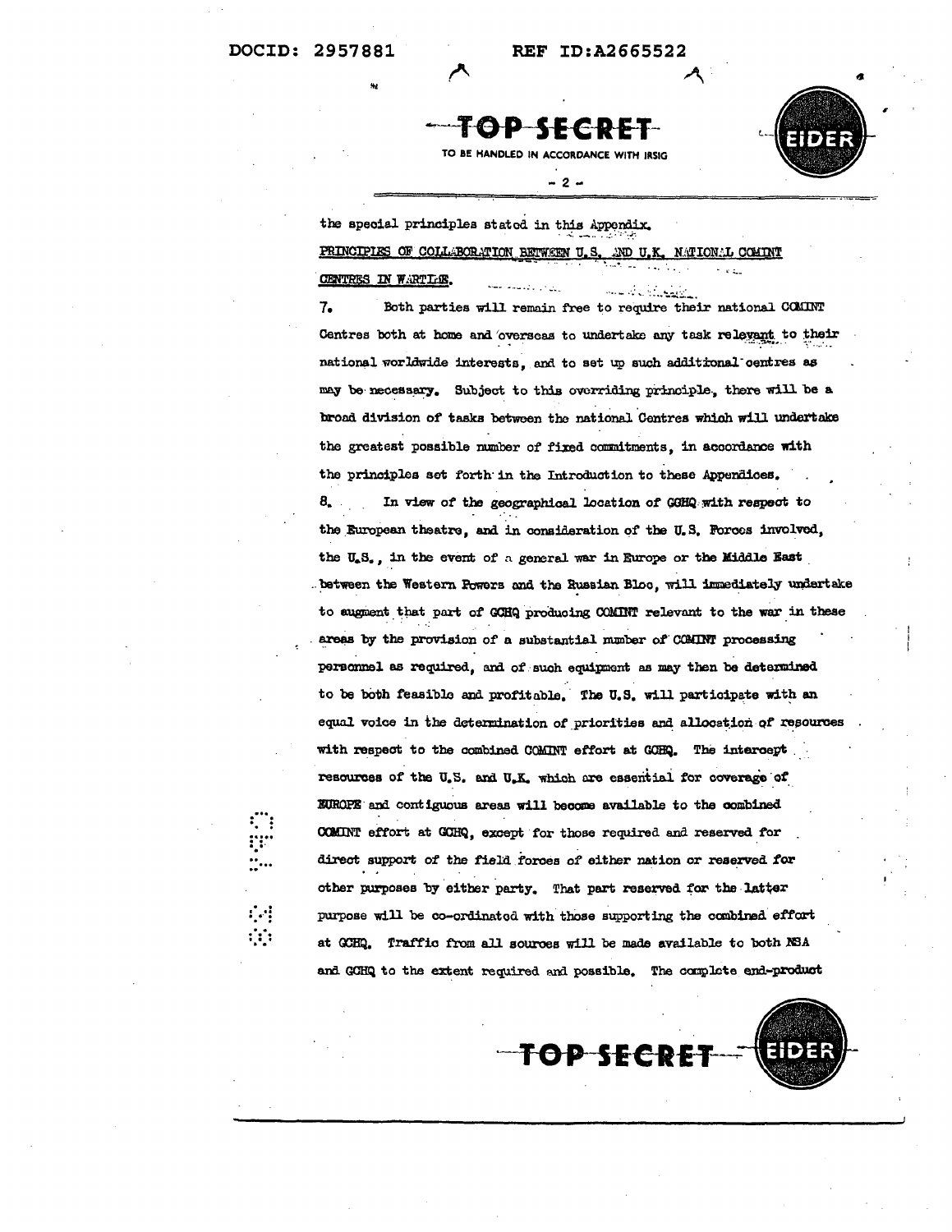#### **REF** ID:A2665522



TO BE HANDLED IN ACCORDANCE WITH IRSIG

of the combined effort at GCHQ will be made inmedictely available to the intelligence organizations of both nations.

 $9.$ In the event of GCHQ being disabled for any reason during the war, the combined effort will be transferred to such other centre as may be mutually agreed.

10. In addition to undertaking tasks on a worldwide basis. NSA will in particular be the principal centre for US and UK exploitation of all grades of COMINT relevant to the **UK** personnel may be integrated in it to essist in this work. The US will take account of UK views in the determination of priorities and allocation of resources with respect to the effort relevant to a general war in that area. It is recognised that NS.'s greater invulnerability to enemy action will make it necessary for it to duplicate much of the work undertaken at GCHO.

PRINCIPLES OF COLLEGRATION ALONG COMINT CENTRES OF THE U.S. U.K. AND OTHER BRITISH COMMONWEATTH COUNTRIES.

11. Other British Commonwealth countries may be included in the collaboration of U.S. and U.K. National COMINT Centres as agreed by the National COMINT authorities of all parties concerned. Within the limits so agreed, exchanges of ond-product, traffic, and technical material with other Commonwealth centres will be as complete as required and mutually agreed. In addition, working parties of one nation may be assigned to national COMINT centres of another nation as mutually agreed.

PRINCIPLES OF COLLABOR TION AMONG THE U.S.. .ND THE U.K 5ND BRITISH OG MONWE ITH OVERSE S NITION L COMINT CENTRES

(Note: "Overseas National COMINT Centre" as used in this section is

TOP SECRE

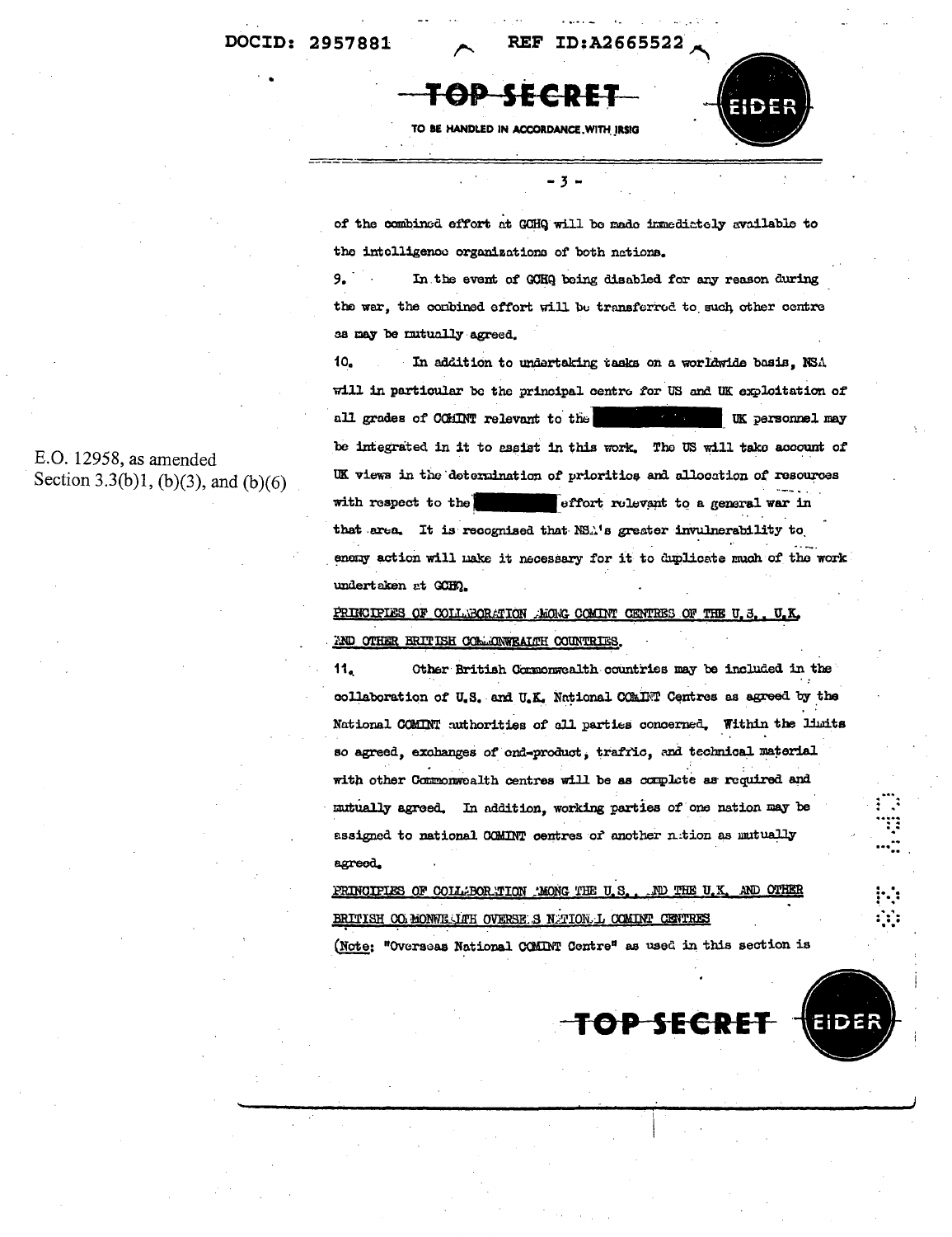f.<br>Q

# **"TOP-SECRET**

TO BE HANDLED IN ACCORDANCE WITH IRSIG

21 D 27

intended to nean any centre of one nation not provided solely for the direct support of a single service, regardless of the authority or agency responsible for local management of such a contre.)

 $-<sub>h</sub>$ 

 $12.$ It may be necessary to establish overseas national COMINT centres to ensure timely processing of certain high level COMINT intercepted there. This includes establishment by either party of additional centres to support the prosecution of the war in the European and Middle East areas. Where necessary or desirable, working parties of one nation may be assigned as mutually agreed to overseas centres of another. Exchange of end-product, traffic, and technical material will be as complete as required.

PRINCIPLES OF COLLABORATION AMONG THE U.S. .ND THE U.I BRITISH COMMONHE LIFE SERVICE COMINT UNITS PROVIDED FOR DIRECT SUPPOR OF COMBAT FORCES (INCLUDING SERVICE OR THEATRE CENTRES)

13. The degree of integration of COMINT activities within any theatre involving both U.S. and British Commormealth forces will depend on the degree of integration of operations and commend in that theatre. Upon this basis local co-ordination and co-operation will be effected in accordance with the policies of the national COMINT authorities concerned.  $14$ Normally, lateral exchange and other direct lateral co-operation among U.S., U.K. and other Commonwealth Service COMINT units provided for direct support of Combat Forces will be carried on at the highest Tevels that will meet essential operating requirements.

15. National Centres will provide appropriate technical support for, and obtain necessary material from. Service units of other nations as required and as mutually agreed.

Subject to the agreement of the appropriate authorities 16. the parties concerned may operate in any theatre of war interception and exploitation units working for their national COMINT Centres.

-төр

E (~

 $\mathbb{R}^2$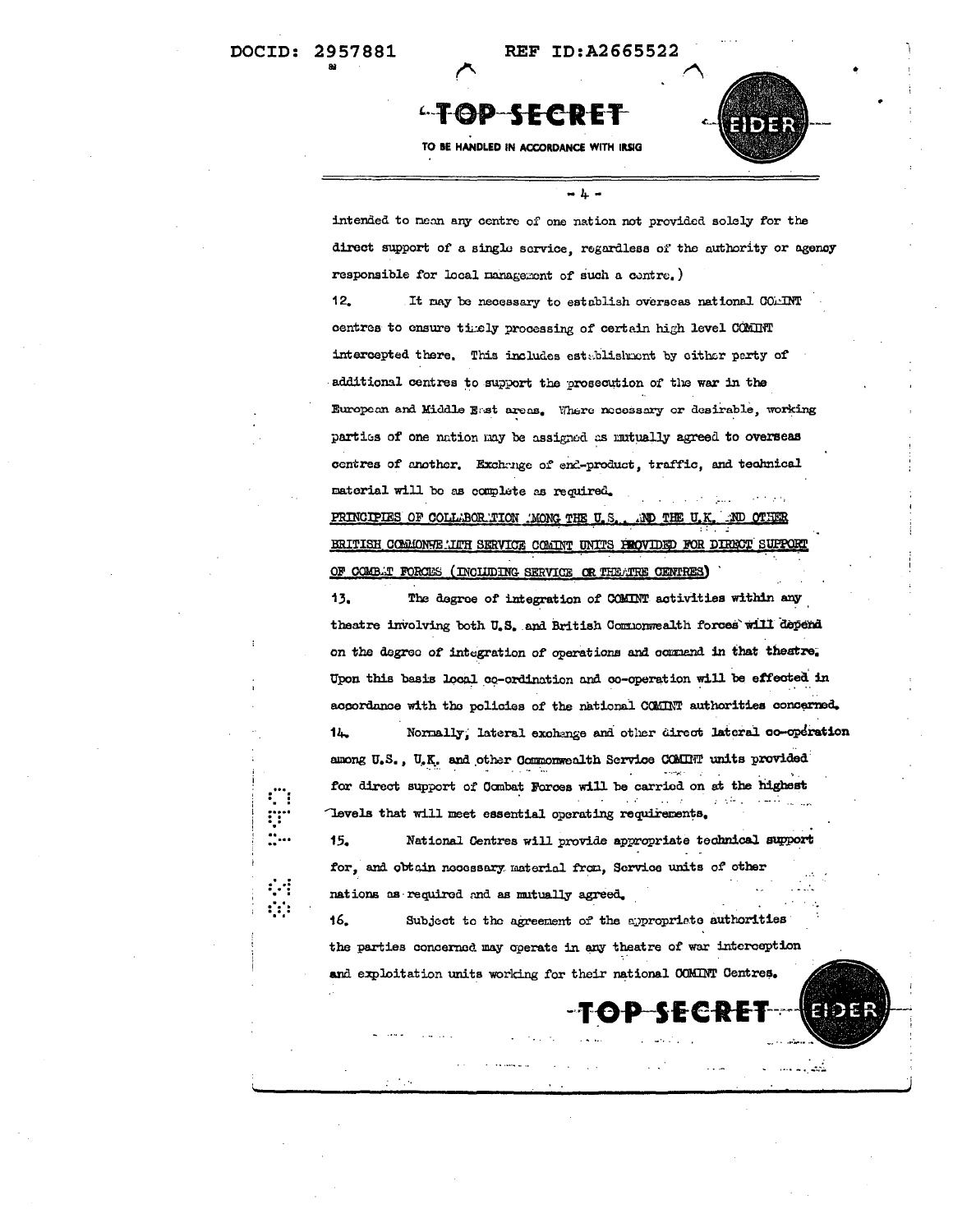

TO BE HANDLED IN ACCORDANCE WITH IRSIG

 $-5 -$ 



### DISSEMINATION OF END-PRODUCT

In any command involving U.S. and U.K. forces, levels of  $17.$ dissemination for both forces will be identical as agreed by the U.S. and U.K. national COMINT authorities. Such dissemination of ond-product will normally be via national channols; any other means of dissemination will be mutually agreed upon by the national authorities. For purposes of such dissemination, a common secure crypto-channel is essential. COMMUNICATIONS

18. Implementation of the provisions of this Appendix will require extensive communications, plans for which should be drawn up at the earlicst feasible time.

### PLANS FOR COMINT W.R MOBILIS TION

19. Following upon the determination of the command structure for any theatre involving both U.S. and U.K. forces, the parties concerned will proceed forthwith to draw up plans for the COMINT structure for the theatre in question.

20. Although arrangements in national territories or in theatres in which the forces of only one of the nations are engaged are not subject to the special principles stated in this Appendix, each party will inform the others of plans made and organizations set up in these areas.

 $21.$ The parties concerned will from time to time review the plans made for COMINT war mobilisation; insofar as the U.S. and U.K. are concerned, this has special reference to the scale of the anticipated U.S. COMINT effort in the U.K. and vice versa.

**TOP SECRET** 

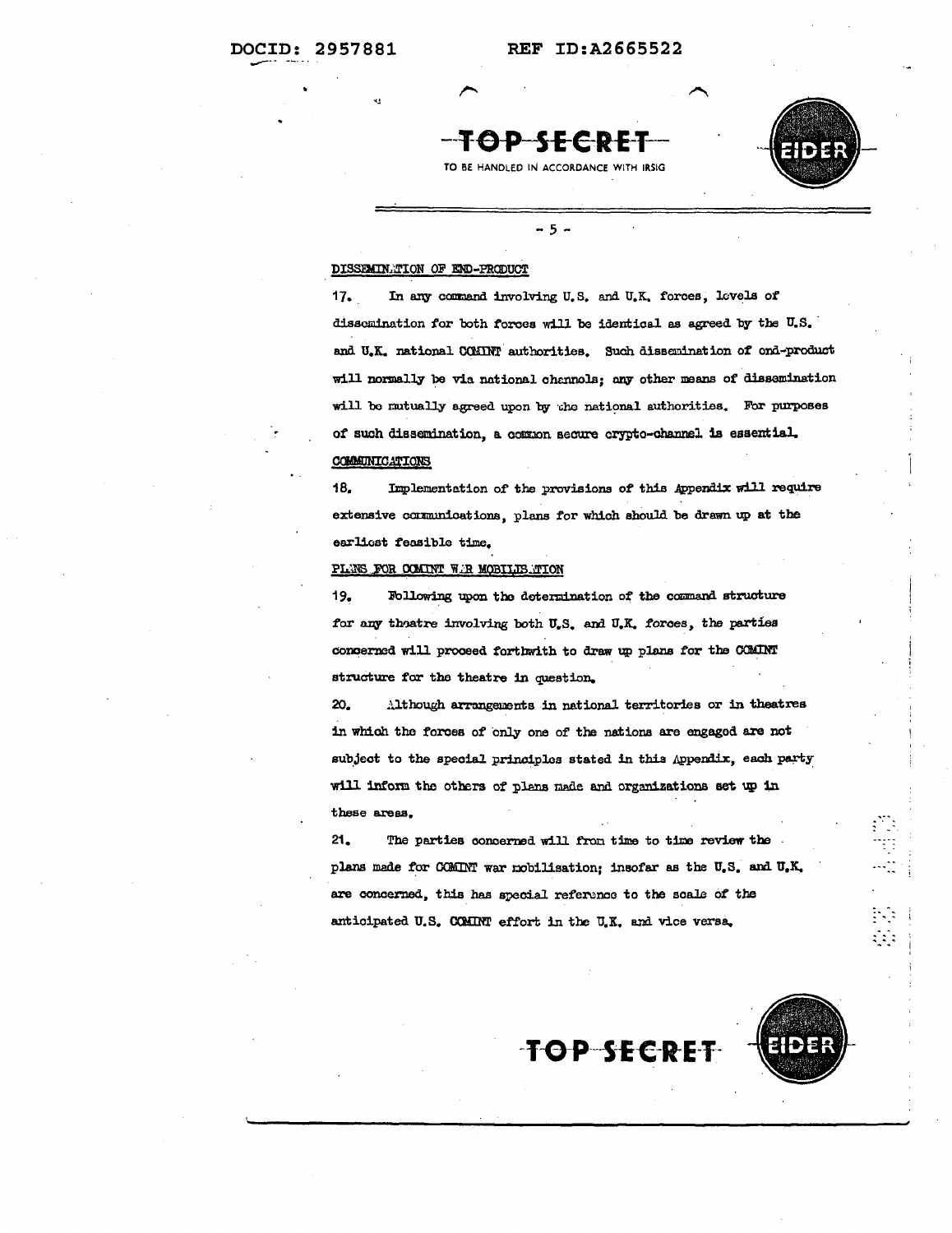**REF ID:A2665522** 

TOP SECDET

TO BE HANDLED IN ACCORDANCE WITH IRSIG



BPC 53/Qa/Final **OLL** 

19 March 1953

### APPENDIX Q

#### **ANNEXURE** <u>\_ Q1</u>

### COLLABORATION RETWEEN U.S. AND U.K. NATIONAL COMINT CENTERS INTRODUCTION

1. This Annexure sets forth agreed arrangements for the implementation of the principles of collaboration contained in paragraphs 7 - 10 of Appendix Q to the BRUSA Agreement. Although these principles apply in particular to a wartime situation, at least two stages are involved in the effective implementation of the provisions of this Appendix. These are:

a. Peacetime Augmentation Program - to be

effective up to the day of full mobilization.

b. Wartime combined effort at full scale.

### PEACETIME AUGUSTICITION PROGRAM

2. During peacetime, combined NSA-GOHQ efforts will be established on specific problems, as agreed between USCIB and ISIB. Arrangements for combined efforts will be made for those problems which under existing conditions can be most effectively processed at one center. These arrangements will be kept under continuing review and are subject to change by either party. Any additional increases in the peacetime augmentation program will be as agreed upon between USCIB and ISIB.

### WARTIME COMBINED EFFORT AT GOHQ

3. That part of GCHQ producing COMINT relevant to a war in Europe and contiguous areas will be augmented with U.S. COMINT resources

TOP-SECRET

2192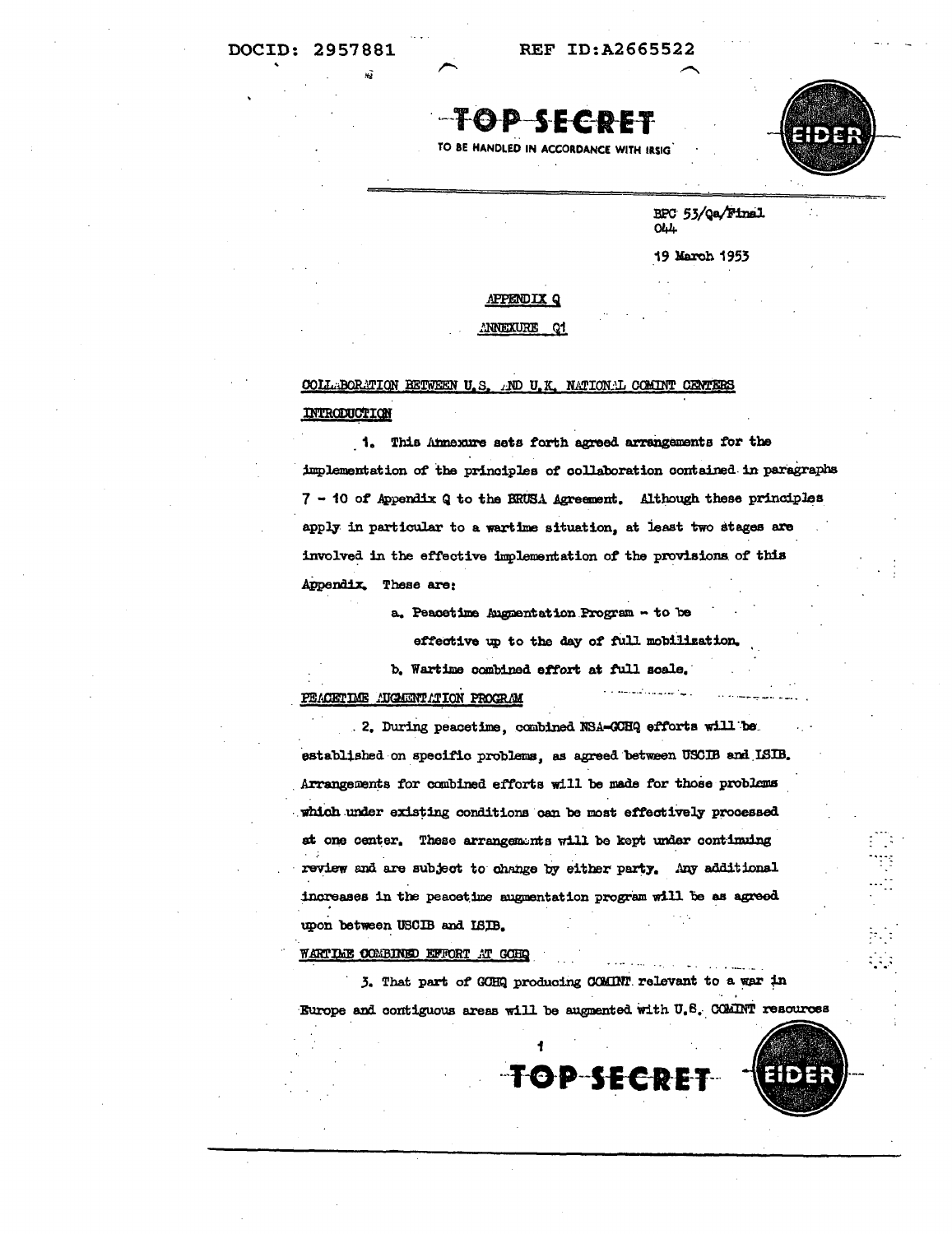



TO BE HANDLED IN ACCORDANCE WITH IRSIG

and will form a combined operation to be named the Combined Center.

Europe (CCE).

ORG. NIZATION

The organization of the CCE will be as follows: 4.

E.O. 12958, as amended Section 3.3(b)1, (b)(3), and (b)(6)

Director, GCHQ, will be assisted by two Deputy ъ. Directors, one appointed by the Director, NSA, and the other by the U.K. The U.S. Deputy will be primarily concerned with the Groups assigned to the COE, the U.K. Deputy primarily with those. GCHQ elements which will remain outside the CCE. Director, GCHQ, will be further assisted by a  $\mathbf{o}_{\bullet}$ munber of Assistant Directors, of whom one, appointed by the Director, NSA, will have major responsibilities for Production within the COE. Below Directorate level, the CCE will be organized into a series of groups, each responsible for a specific sphore of operations.

RESOURCES TO THE CCE CONTRIBUTION OF



 $\gamma$  is <sup>T</sup>i.e. Investigation of transmissions with unknown technical cheracteristics.

OP SECDE

HDEF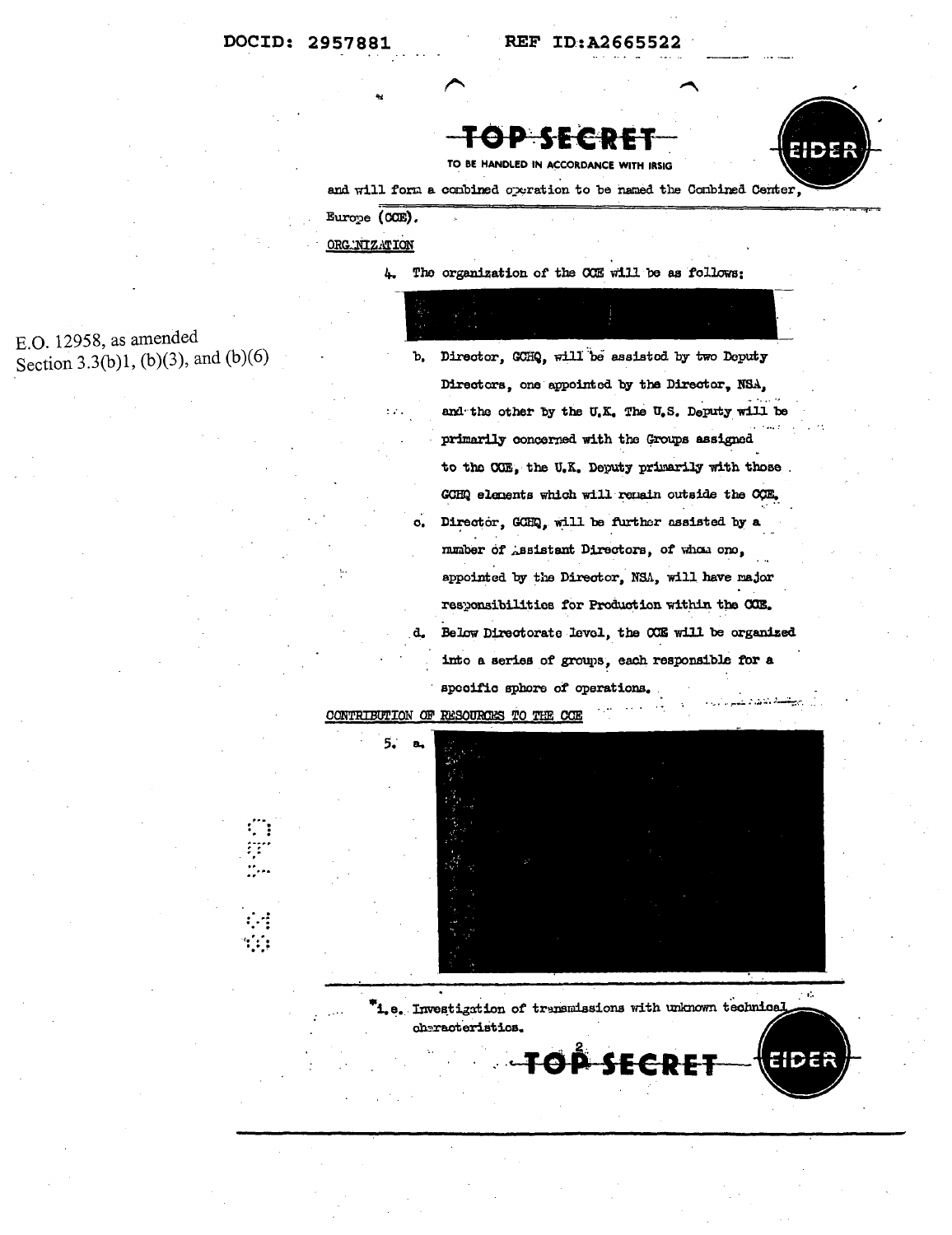



### $E.O. 12958$ , as amended Section 3.3(b)1, (b)(3), and (b)(6)



Small portions of GCH? may be retained outside the OCE for such purposes s special exploit tion or dissemination tasks required by U.K. intelligence consumers, particularly with reference to subjects outside Europe and contiguous areas.

The U.S. will contribute substantial COMINT resources to the CCE, details of which are given in Exhibit 1 to this Annexure.

### TASKS OF THE COE

ъ.

 $\alpha$ .

6. The main tasks of the COE will be:

> a. Technical COMINT support of U.S., U.K., and other British Commonwealth field resources in Europe and contiguous crees.

Technical COMINT support of the Y units of Third Ъ. Party Nations participating in the Y structure of Allied Comands in Europe and contiguous areas. in accordance with the provisions of Appendix P.

Operational control of U.S., U.K., and other British o. Commonwealth field resources essential to the coverage of Europe and contiguous areas, except those required and reserved for close support of the field forces of the contributing nation or otherwise reserved by the contributing nation.

d. Processing and exploitation of COMINT material relevant to Europe and contiguous areas.

SECRE

ID EF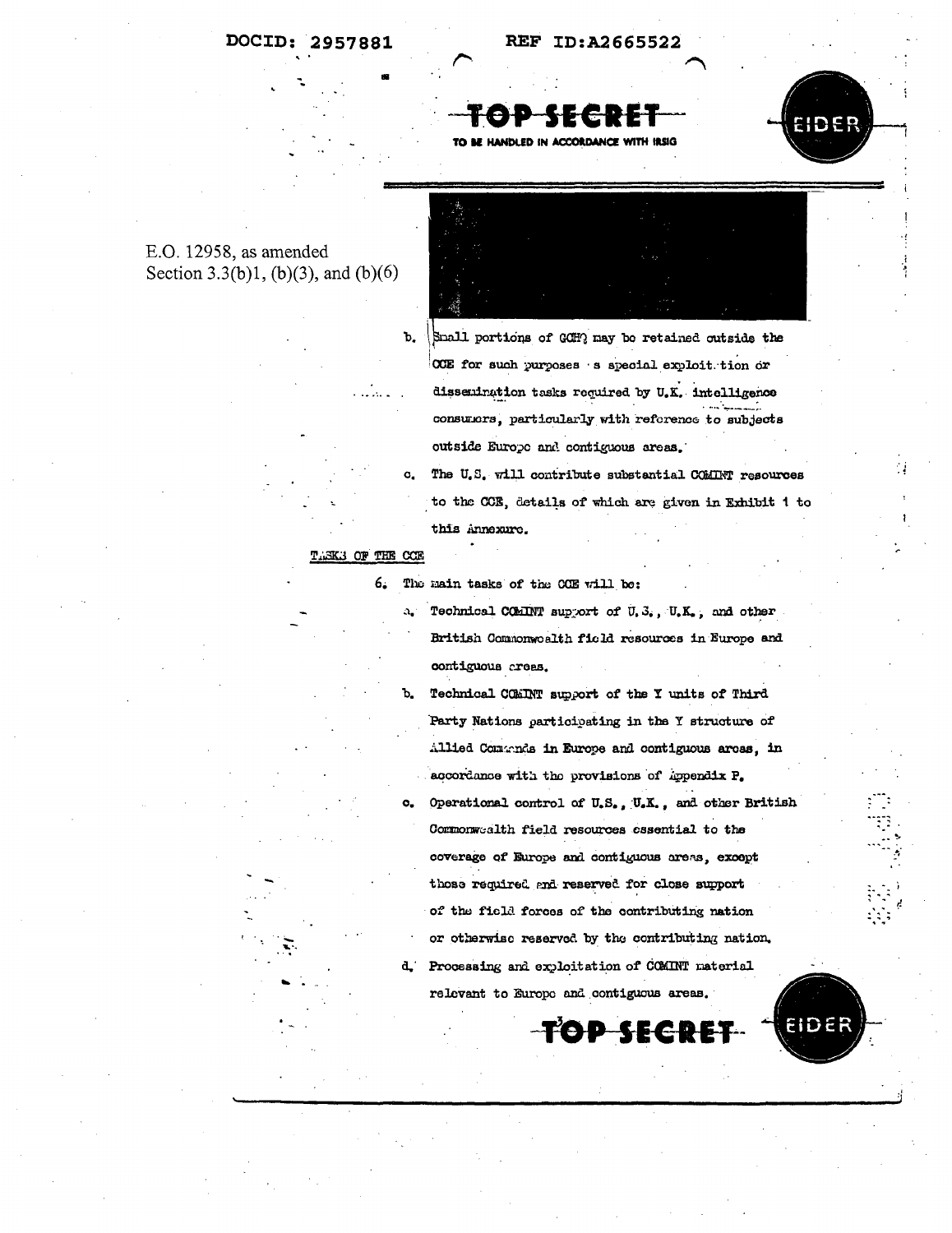#### ID:A2665522 **REF**

**SECDE** ТӨР



÷.

TO BE HANDLED IN ACCORDANCE WITH IRSIG

- Research in support of such processing and  $\alpha_{\bullet}$  : exploitation.
- f. Production of COMINT information and the distribution of such information directly to appropriate national or combined COMINT

# conters.



E.O. 12958, as amended Section 3.3(b)1, (b)(3), and (b)(6)

C)

 $\ddot{\cdot}$  $\mathbf{r}$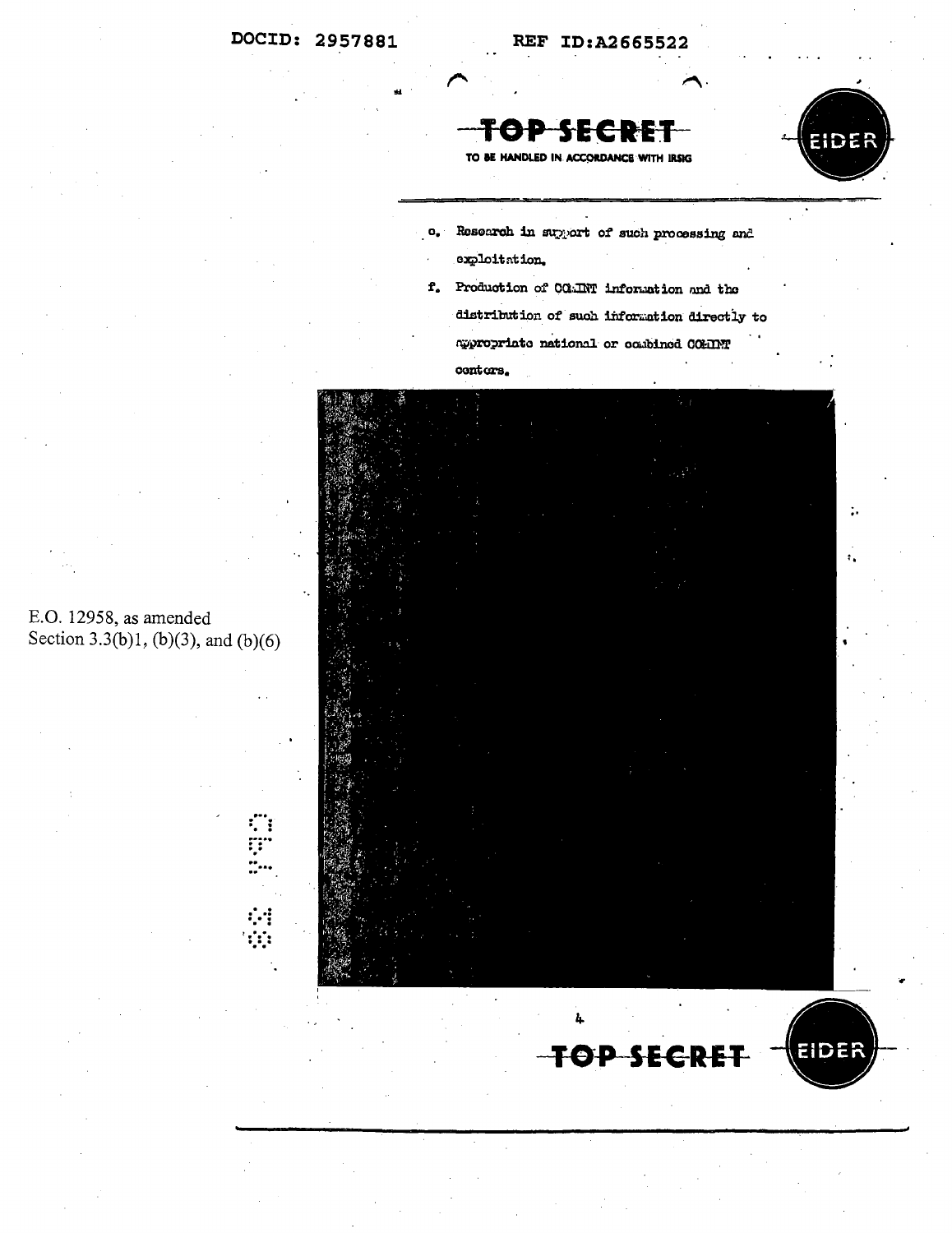REF ID:A2665522

FO-D 55 C D E TO BE HANDLED IN ACCORDANCE WITH IRSIG



- 33

### E.O. 12958, as amended Section 3.3(b)1, (b)(3), and (b)(6)



### DISSECIN TION RRANGEMENTS

8. a. Paragraph 8 of Appondix Q provides that the complete end product of the COE will be made inrediately available to the intelligence organizations of both nations. To this end, the US intelligence liaison officers at the OCE will receive the end-product of the CCE.

The COE will endeavour to produce end products in ъ. the form or forms acceptable to the US and the UK for dissemination to all authorized intelligence rocipionts and this will be the form in which the information will normally be disseminated.

c. The US intelligence lisison officers will be responsible for dissomination to US Comments and other US recipients abroad and for the dissemination of selected items to their parent US intelligence organizations: GCHQ will continue to be responsible for dissemination to UK Cormands and UK Intelligence Organizations.

d. The US service intelligence liaison officers and GCHQ will collaborate in dissemination to Allied Commands, and combined cryptographic channels will normally be used. In exceptional cases where there is disagreement botween GCHQ and US service intelligence liaison officers on addressees or on the substance of the information to be disseminated to Allied Commands, either may disseminate provided that it is made clear that the other is not committed and that the relationship to any other disseminated version is stated. Every effort will be made to avoid or to resolve such disagreements. Copies of OCE end products dissominated by electrical means to Allied Command will be inxedictely disseminated to the appropriate intelligen EIDEF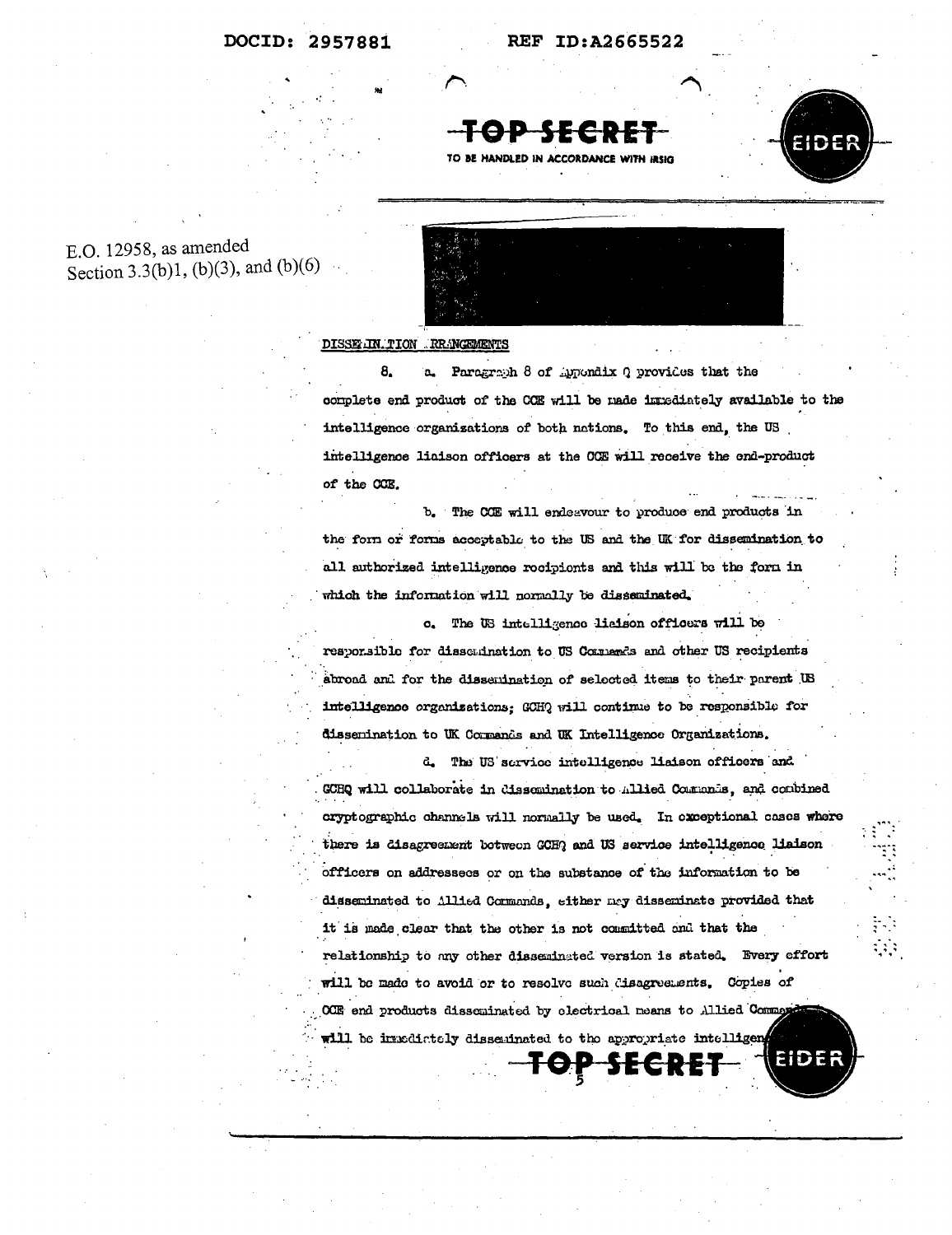



EIDER

TO BE HANDLED IN ACCORDANCE WITH IRSIG

organizations of both nations, as required.

c. The US intolligence liaison officers will have access to those points in the COE activities where the COE end product بمساومات المداني بالمستحدثين becomes evailable for dissemination.

f. The U.S. Intelligence Organizations do not intend to establish intelligence production groups at the COE. No exact estimate of the number of intelligence liaison personnel necessary can be made at this time; however, it is expected that they will be in such numbers as to operate a watch in connection with each point of dissemination.



TOP SECRET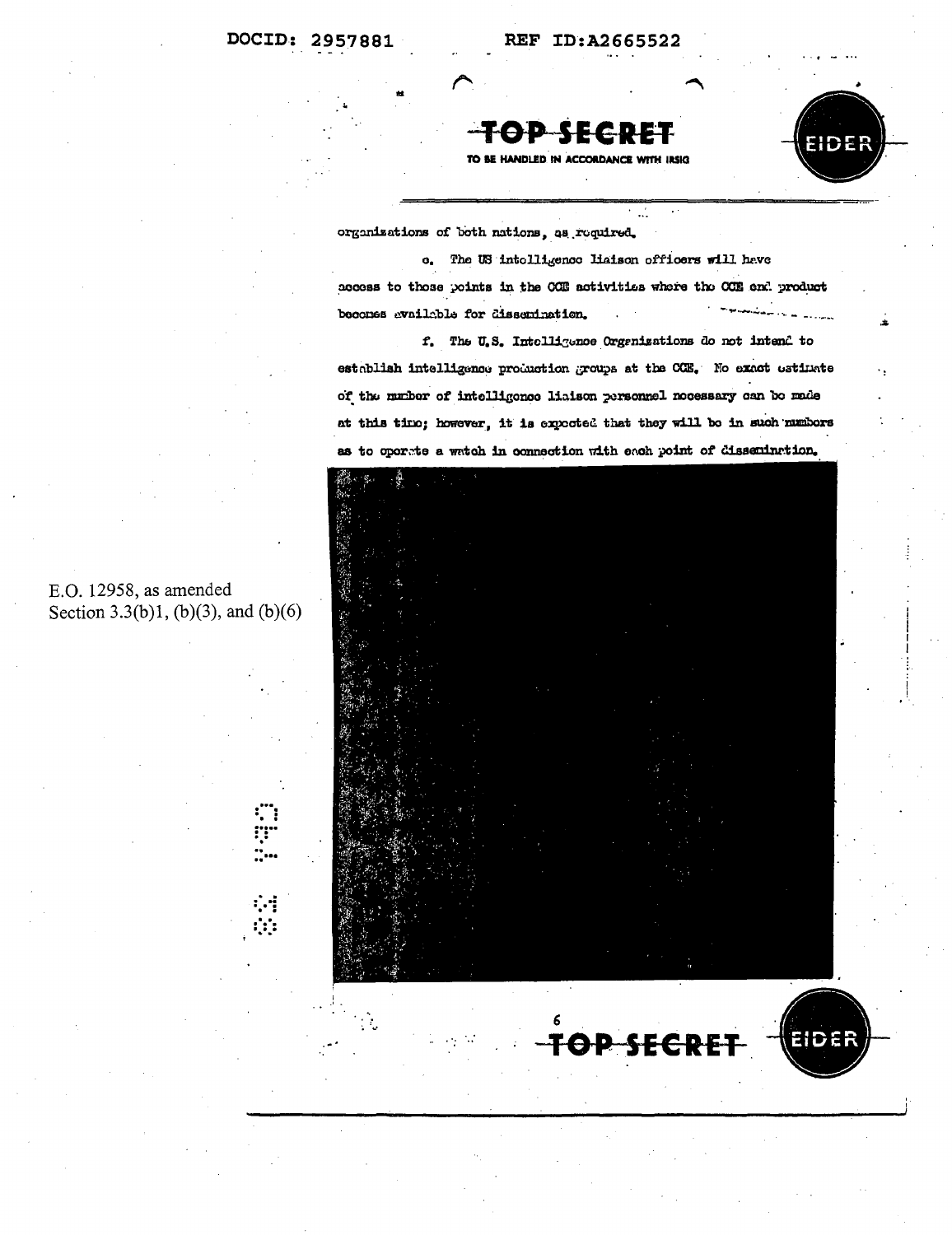



E.O. 12958, as amended Section 3.3(b)1, (b)(3), and (b)(6)

### INTEGRATION OF PERSONNEL EXCHANGED BETWEEN CENTRES

10. Personnel exchanged between NS. and GCHQ will be integrated organizationally within each center, will remain assigned to their home agency, and will be otherwise responsible to a resident head from this home agency. In the case of a problem which is to be worked as a primary consitment at one center by a combined NSA-GOBQ group, the exchanged personnel will be integrated in both technical and operational management positions within the group. In the case of a problem worked jointly at both centers, exchanged personnel will be integrated technically into the groups at each center. An equal voice in technical and operation. I margement will be exercised only on these problems being worked as a primary countment at one center by a combined group.

ESTIM TE OF PESCOREL .ND EQUIPMENT REQUIRED FOR WIRTLE , UGAENT .TION PROGRAMME

11. Exhibit 1 to this innexure contains the estimate of personnel and equipment required for the wartime augusmation program. Its details will be reviewed from time to time by both parties and revised as necessary.

 $\overline{7}$ 

**TOP SECRET** hder

EN ESPERADORES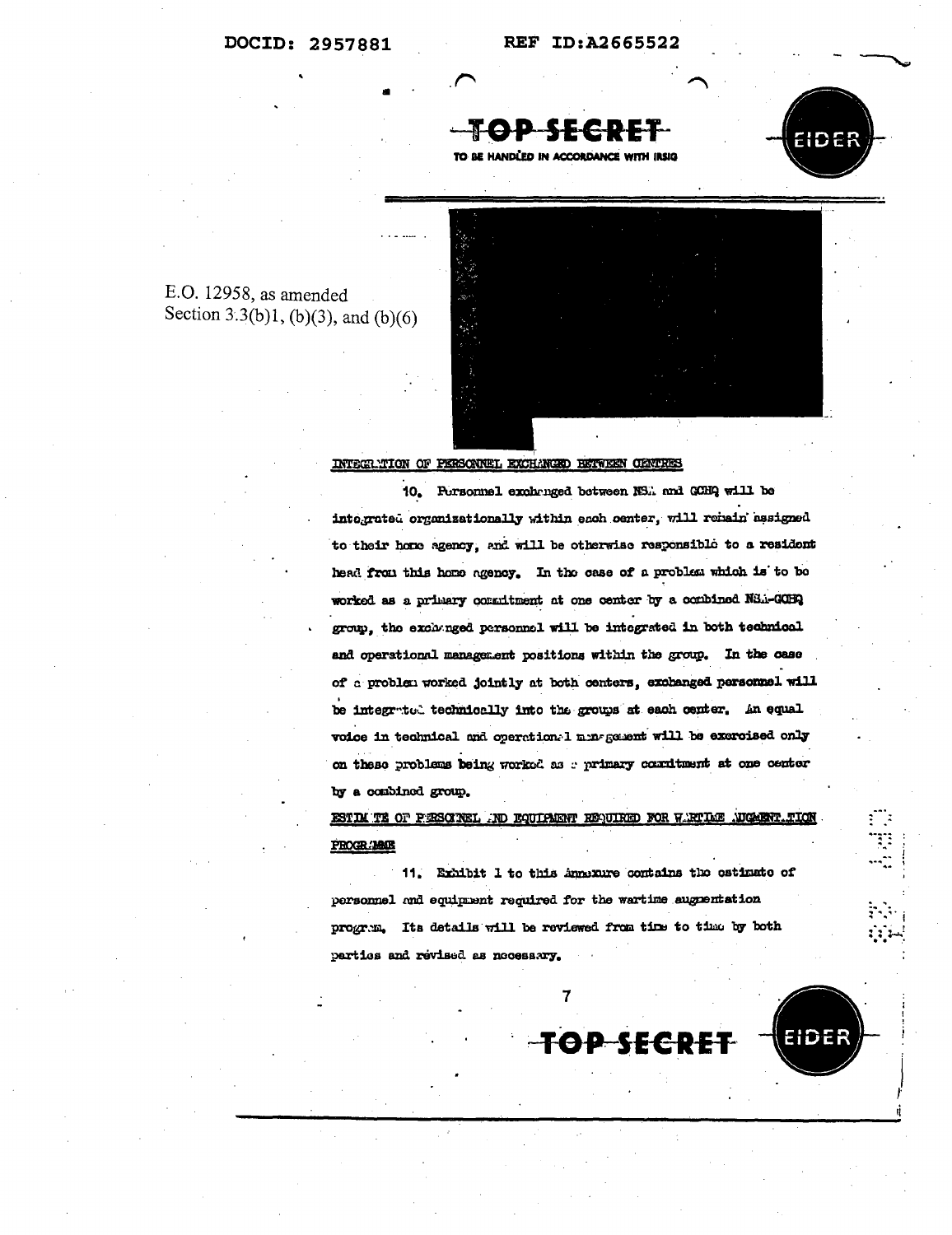$12.$ 

REF ID:A2665522

TOP SECRE TO BE HANDLED IN ACCORDANCE WITH IRSIG



## ST. NOBY RR NGG-ENTS FOR CONTINUITION OF CO. BINED OPER TIONS IN THE EVENT OF DISRUPTION THROUGH ENERGY CTION





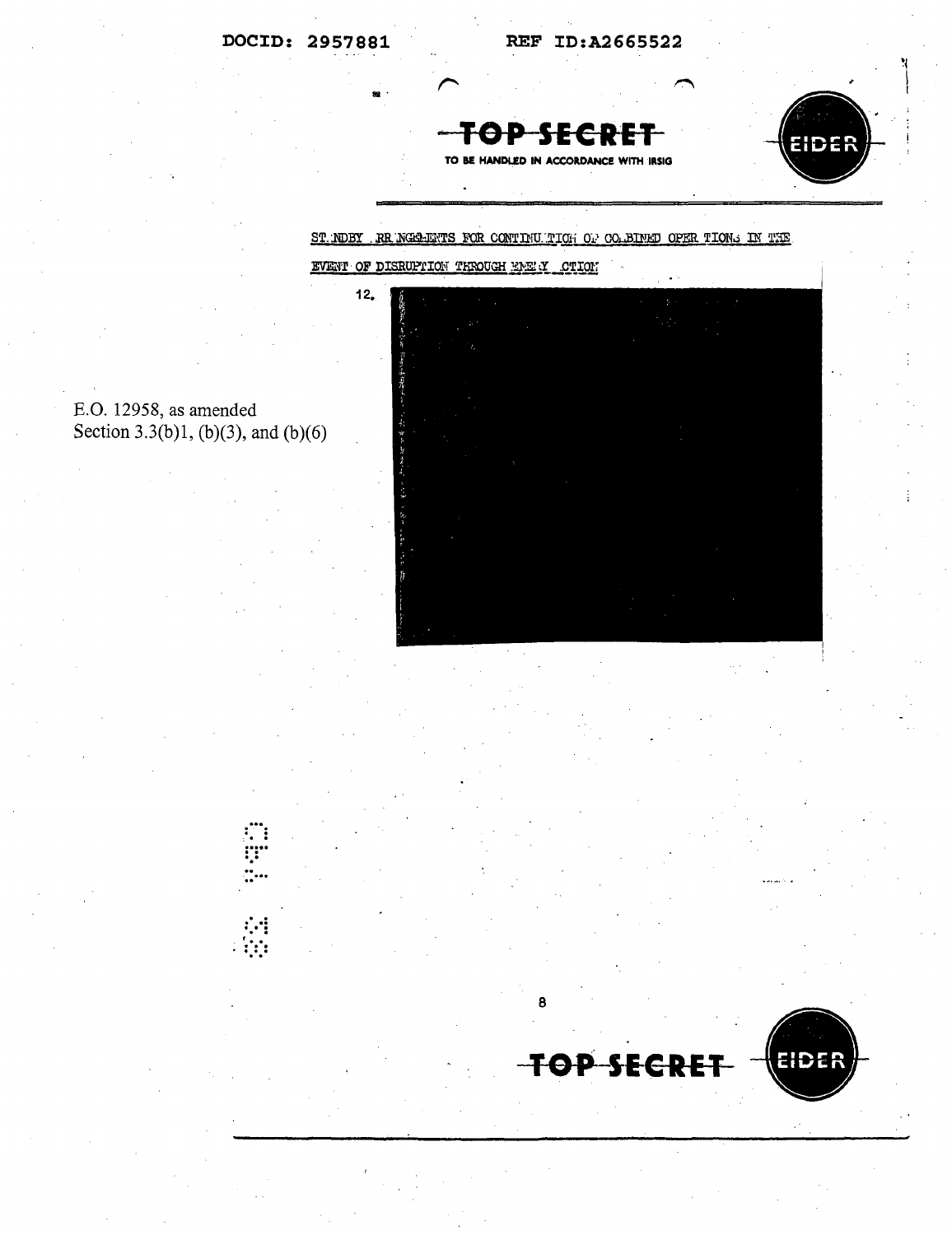**REF ID:A2665522** 

TOP SECRET

TO BE HANDLED IN ACCORDANCE WITH IRSIG



ES ESCRIPTO

R)<br>S

EIDER

HPO 53/Qa/Final  $Q<sub>LL</sub>$ 

19 March 1953

mexure **EXHIBIT** 

### CPERATION I AND LOGISTICAL REQUIREMENTS FOR THE WIRTLE AUGHRY TION

### OF GOHD

1. It is estimated that a total operational strength of 9000 will be needed for the COE in war to deal with the problems assigned to it. The UK intends to contribute about 6000 of this total. In view of the importance of the OCE to the US intelligence effort it is felt that the US should endeavour to supply the additional 3000 persons who would be required.

2. Existing UK mobilisation manpower plans allow for an increase of 5500 to GCHQ's peacetime establishment of 4000 in the first twelve months of war. Of this 5500, 3200 will be provided during the first three months of war. ~

3. The bulk of the increase is intended for the reinforcement of the OCE and supporting groups, which may be expected to give these groups a total strength of about 4000 by  $\mathbb{X} \neq 3$  months, and of the final 6000 by  $\mathbb{X} \neq 12$ months.

A small proportion (at present estimated at 300) of the GOHQ staff Ъ., may be sent overseas and would thus not be available to the COE.

During the period  $X \neq 12$  months, the U.S. target should be to 5. reinforce the CCE by 2000 persons. It is recommended that this increase be phased as follows: -

(a) By  $\mathbb{X} \neq 6$ . The provision of at least 500 persons, of whom the majority should have had training and experience in CCMINT production and reporting activities.

TOP SECRET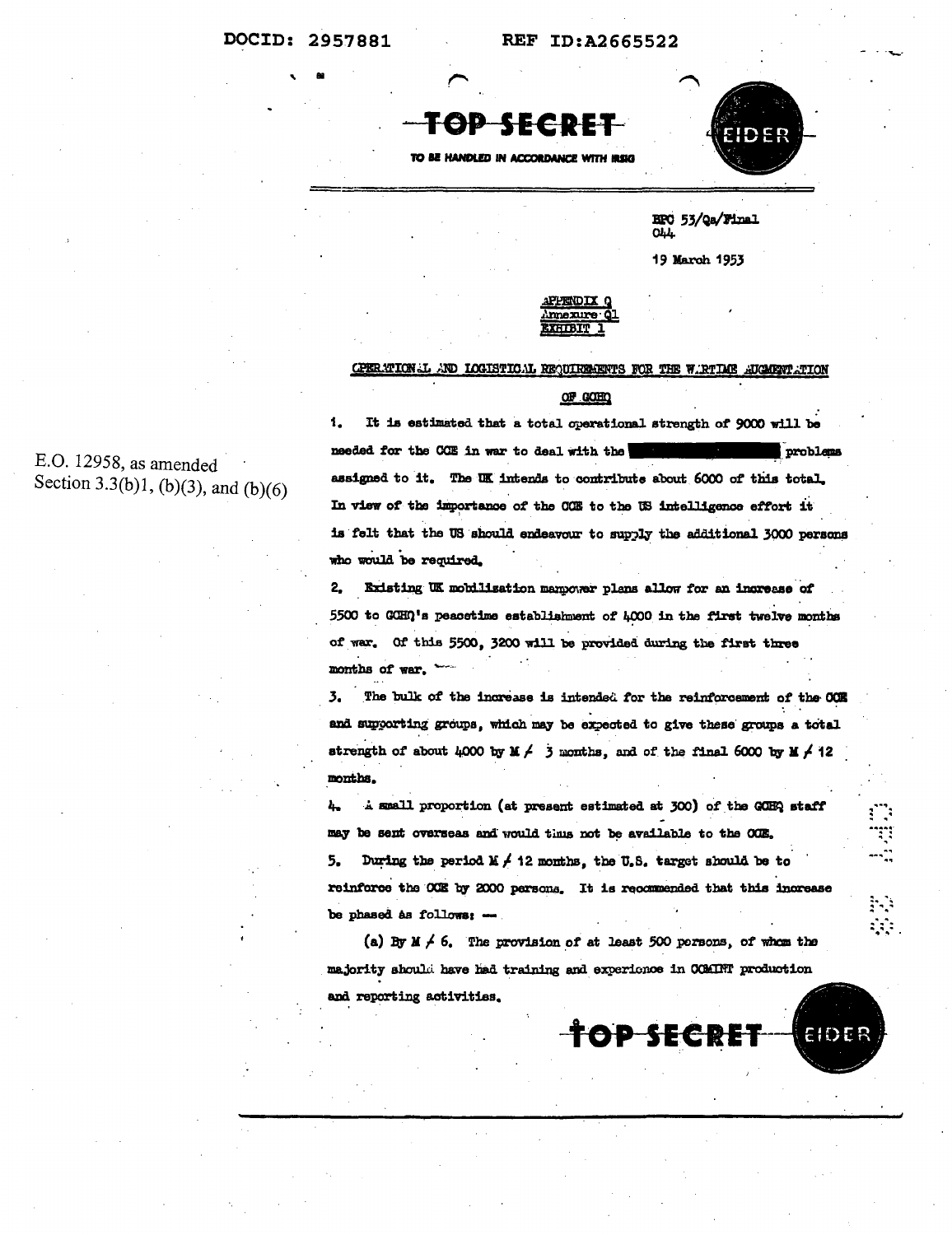REF ID:A2665522



**TOP SECRET** 

TO BE HANDLED IN ACCORDANCE WITH IRSIG

(b) By M  $\neq$  12. The provision of a further 1500 persons. It is realised that for practical reasons the majority of these will not have had extensive training or experience in COMINT activities. Nevertheless, every effort should be made to ensure that as many as possible have at loast had basic COMINT training and that a cadre of trained COMINT personal be included in this group to ensure the effective integration of the group with the CCE.

It is recognized that the U.S. contribution to the COE may be 6. reduced in accordance with any allocation of personnel to other national or combined centers in working on COMINT problems pertaining to Europe and contiguous areas.

E.O. 12958, as amended Section 3.3(b)1, (b)(3), and (b)(6)

> Equipment requirements for the Centro should be considered in 7. dotail as far as possible in advance of war by N.S. . and G.O.H.G. In this connection it is intended that G.C.H. ]. should make the maximum possible contribution in the development and use of analytical machinery for research and exploitation. The U.S. contribution of standard IBM equipment should be commonsurete with the U.S. contribution of personnel to the CCE, based upon existing proportions of such equipment to processing personnel within NSA.

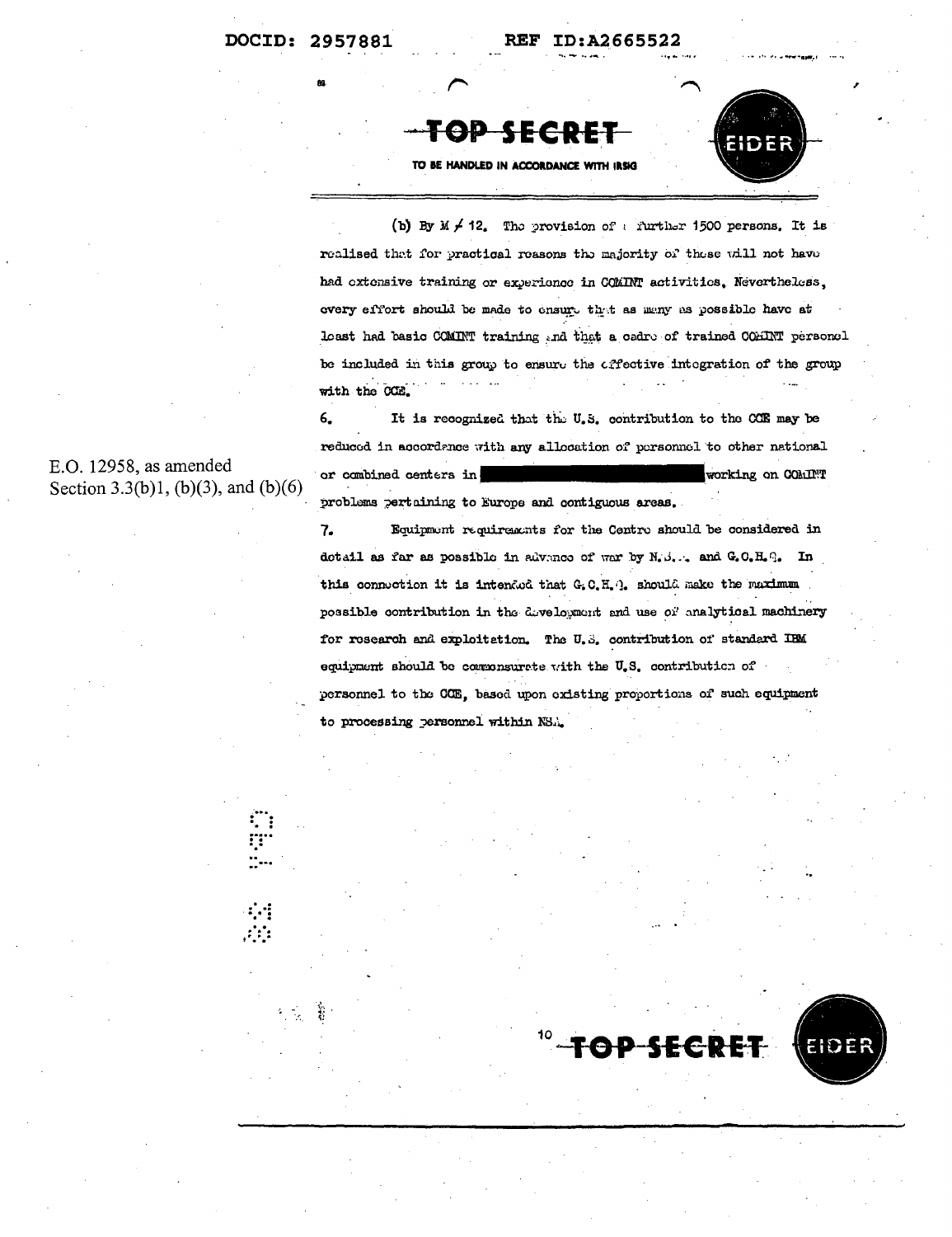**REF ID:A2665522** 



TO BE HANDLED IN ACCORDANCE WITH IRSIG



BPC 53/Qa/Final  $O44$ 

19 March 1953

### **PPENDIX Q**

**NNEXURE Q2** 

#### PRINCIPLES OF WARTIME COLL BORATION AMONG COMINT CENTERS OF THE AND OTHER ERITISH COMMONWEALTH COUNTRIES. U.S. U.K.

1. In the event of hostilities involving the U.S., U.K., Canada, Australia, and New Zealand, hereinafter referred to as collaborating nations the COMINT collaboration among these nations will be such as to ensure the greatest possible contribution to the prosecution of the war consistent with security.

 $2.$ Normally, collaboration will be effected through direct coordination between the appropriate COMINT organizations. Where necessary and feasible, however, CCMINT organizations may be integrated as mutually agreed.

 $3.5$ Field COMINT resources of one or more of the collaborating nations operating in a theatre supported by a national or combined center will be provided by that center with such technical assistance as may be required and mutually agreed. In order to facilitate such arrangements the national authorities may assign liaison and working groups to these centers as necessary.

4. Arrangements in theaters in which the forces of only one of the nations are engaged are not subject to the special principles stated in this annexure.

 $5.$ The COMINT authorities of the collaborating nations will remain free to require their National COMINT Centers both at home and overseas to undertake any task relevant to their national worldwide interests, and to set up such additional Centers as may be necessary.

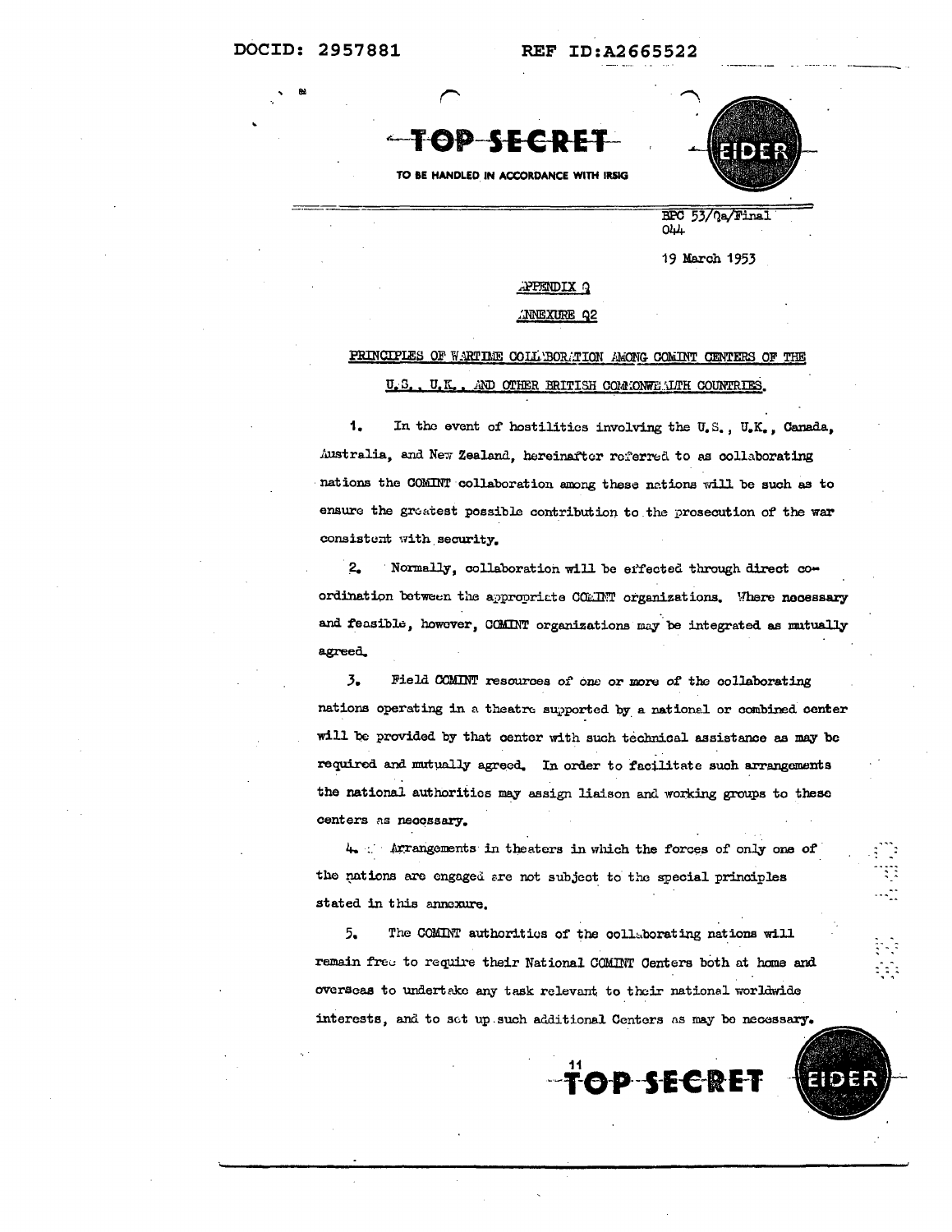# **TOP SECR**



TO BE HANDLED IN ACCORDANCE WITH IRSIG

Subject to this over-riding principle, there will be a broad division of tasks between the National COMMT centers in order to insure the maximum timely interception and production of COMINT information.

6. In accordance with the above the following arrangements are projucted;

- a. In view of the geographic proximity of the Canadian. and the U.S. National COMINT Centers, and of the close relationships which will exist between the military forces of the two nations in time of war, an integrated effort on specific problems may be required. Such collaboration may involve an exchange of technical personnel between the two Conters and the provision by NBA of technical support to the integrated effort to the extent desirable and feasible.
- In the Pacific Area collaboration is required to minimize the need of duplicate interception and processing facilities. The U.S. rather than establishing a National COMINT Center in the Southwest Pacific, will coordinate its COMINT operations in this therter with the conter in Australia as required.
- The U.S. National COMIN Conter(s) concerned with the Pacific area will have direct communication with the COMINT authorities of the collaborating nations in order to effect rapid exchange of COMINT material as required and as mutually agreed.

The U.S. onvisages the assignment of a U.S. working party d. to the center in Australia intediately upon the outbreak of hostilities involving both parties. This working party will take part in the operations of the Center  $TOP$ 

-2 E C B E J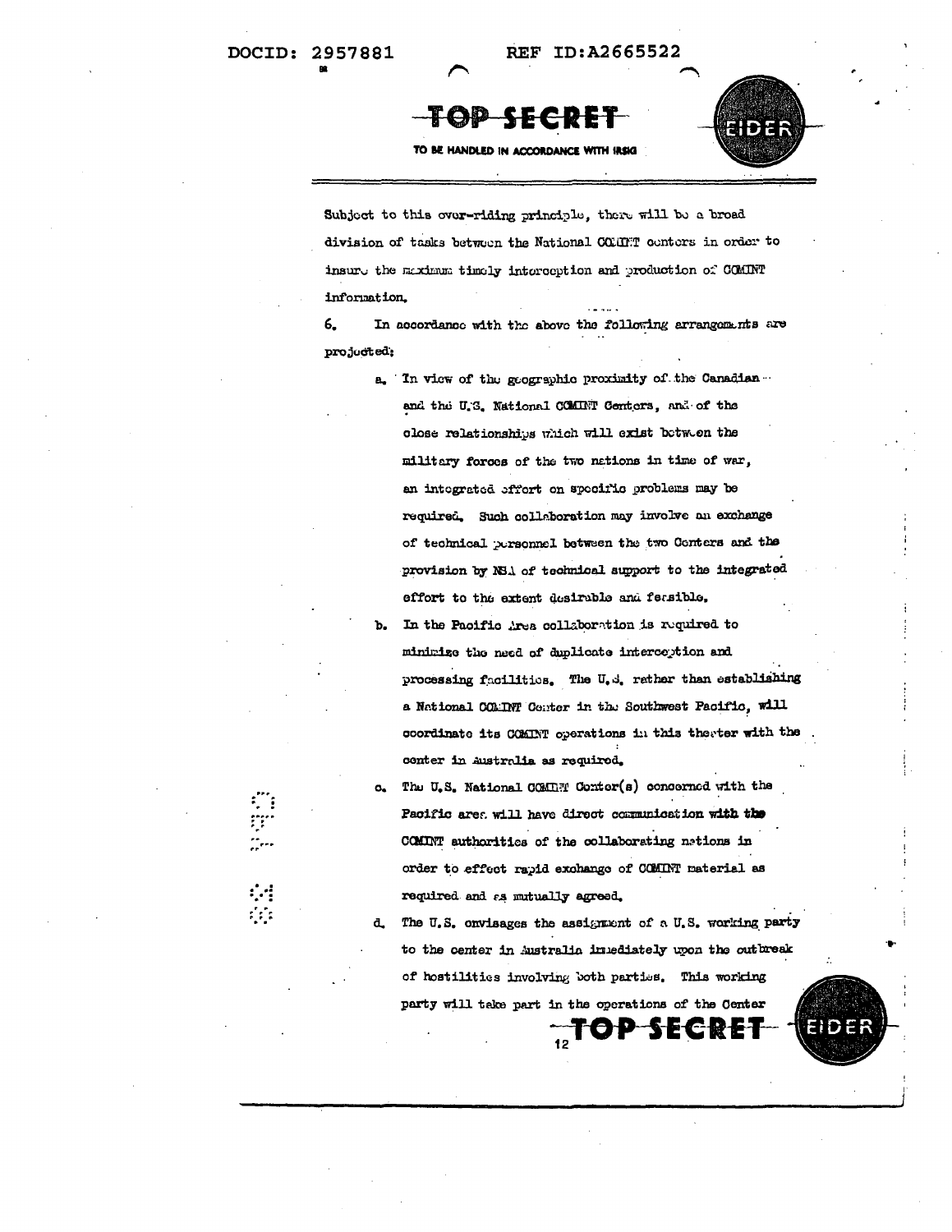



TO BE HANDLED IN ACCORDANCE WITH IRSIG

in Australia and will serve as the cadre for any further augmentation of the center in Australia which may become desirable as the war progresses. The U.K. will increase its contribution of  $\prime$ personnel to the center in ustralia on the outbreak of hostilities.

### EST BLISHMENT OF OVERSELS N.TICN.L COMINT CENTERS

Current plans consider the possible establishment of COMINT 7. Centers as set forth in Exhibit 1 to this innexure. Its details will be reviewed from time to time by the partics concerned and revised as necessary.

### EST. BLISHMENT OF OVERSE. S COMBINED CENTERS

 $\mathbf{e}$ .

 $\mathbf{8}$ With reference to U.S. and U.K. plans to establish National COMINT Centers in & Communicated Statibit 1, paras. 1 and 6) circumstances may require the establishment of a combined UK-US center in this area.

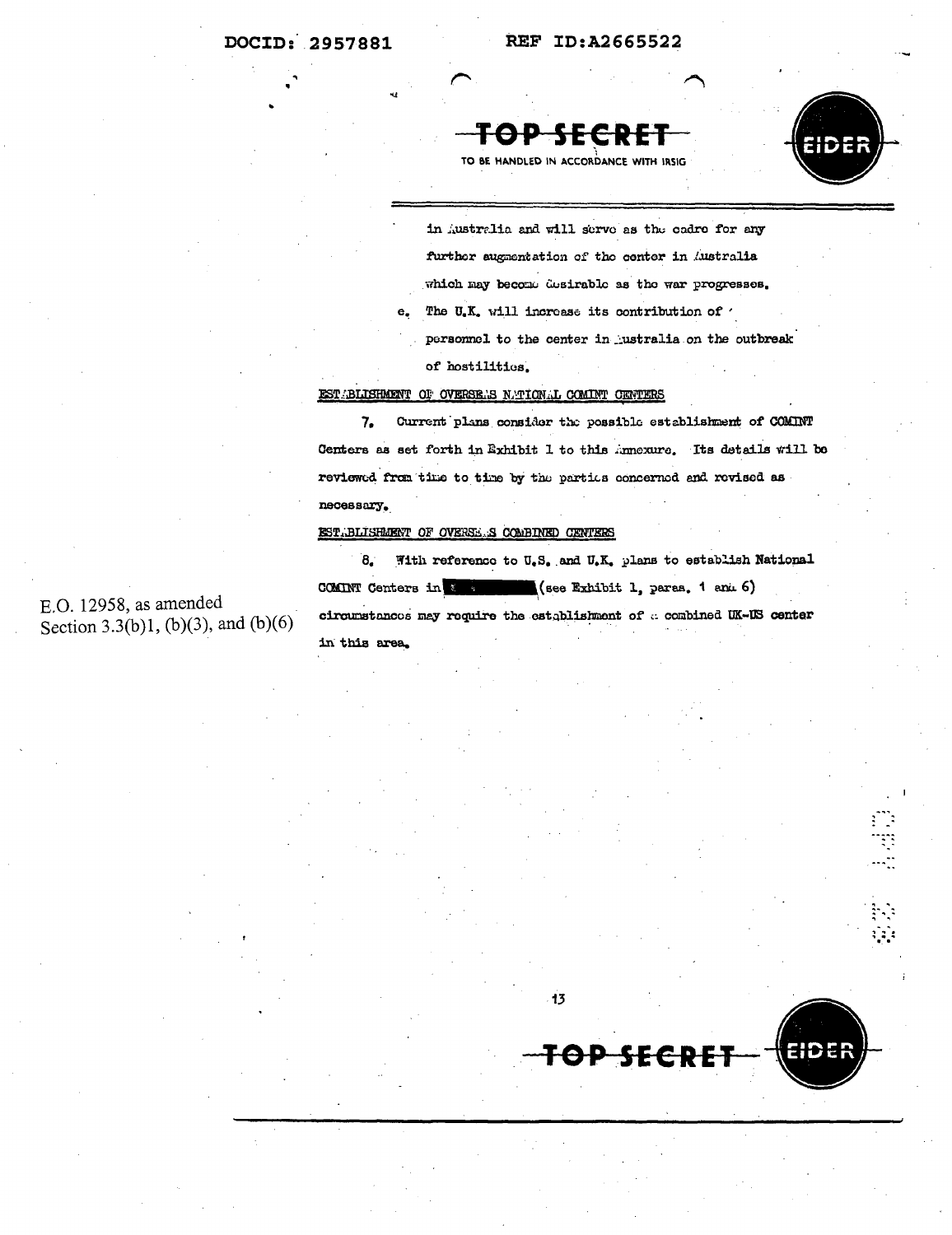



r,

EIDER

TO BE HANDLED IN ACCORDANCE WITH IRSIG

EF053/Qa/Final

19 March 1953  $\mathcal{L}$ 

TOP SECRET

225.DI Annexure **KXHTBIT** 

PL. NNED OVERSE... **COMINT CRIVEERS** N TTON T.

Planned U.S. Centers

 $2<sub>o</sub>$ 

 $\overline{3}$ .

5.

6,